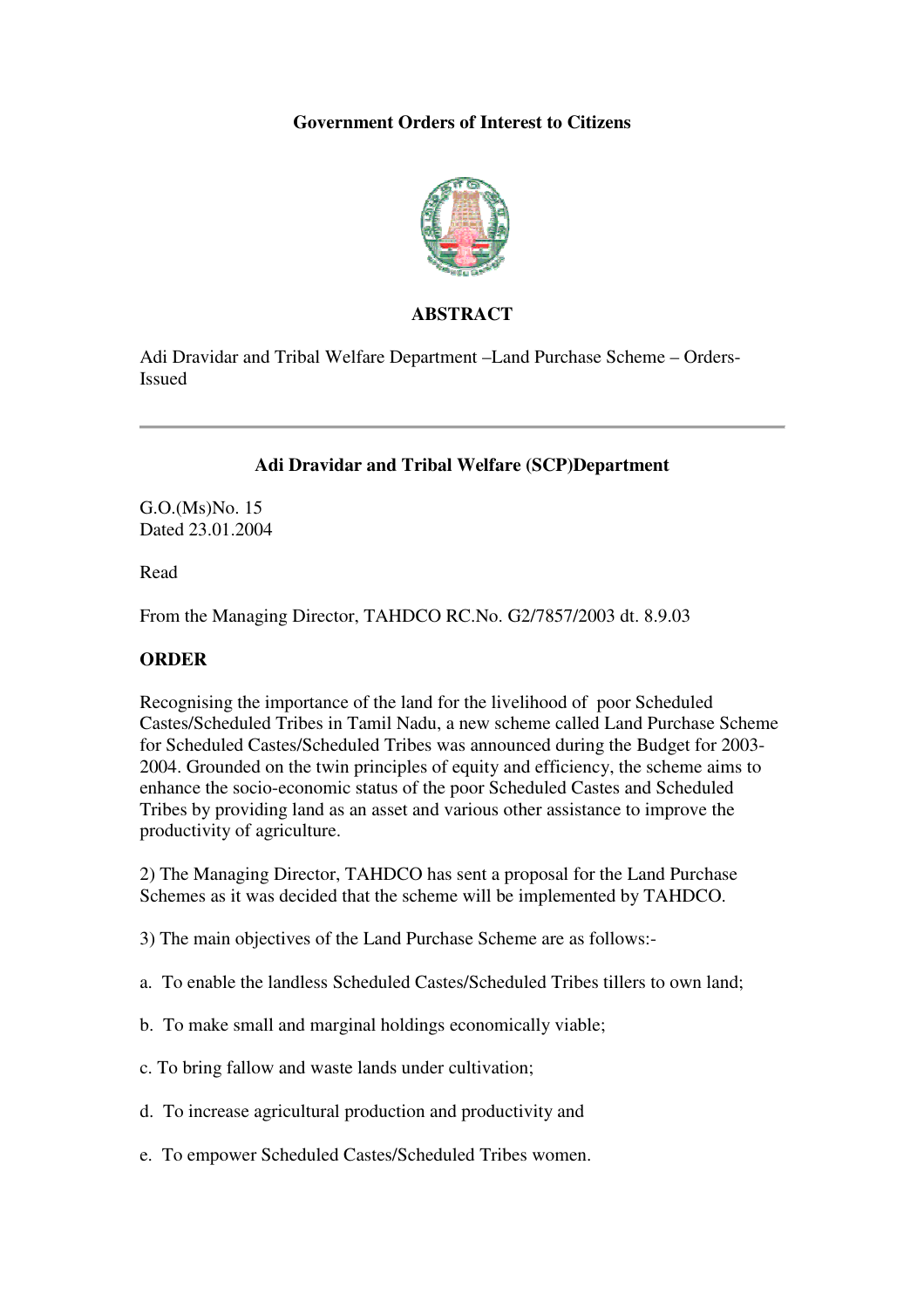4) Under this scheme, each beneficiary can purchase and own a maximum of 5 acres of dry land or 2.50 acres of wet land including the land, if any, already owned by each beneficiary. The maximum unit cost will be Rs.2 lakhs of which a maximum of one lakh is for the purchase of land and a maximum of one lakh for the other components, such as land development, minor irrigation etc., The pattern of financial assistance will be 50% subsidy and 50% as term loan. The subsidy will be back ended subsidy. The subsidy will be provided by TAHDCO from Special Central Assistance (SCA)to banks who in turn will release the entire project finance to the beneficiaries.

5) A District Selection Committee shall be constituted for the selection of beneficiaries. The District Monitoring Committee constituted in Government Order 86 Adi Dravidar and Tribal Welfare Department dated 03.10.2002 will continue to monitor the progress of the scheme on regular basis by utilizing the services of Village Administrative Officer / Rural Welfare Officer in addition to the Extension Officer of Adi Dravidar Welfare. In the first year of implementation 6000 Scheduled Castes women and 1000 Scheduled Tribals women will be benefited through this scheme. The subsidy out lay of Rs. 30 crores for 6000 Scheduled Castes beneficiaries shall be met from Special Central Assistance to Special Component Plan and Rs. 5 crores for 1000 Scheduled Tribes beneficiaries shall be met from the Special Central Assistance to Tribal Sub Plan fund. No funding will be required from the State for the implementation of the scheme. The term loan can be provided by the various commercial banks on a consortium basis.

6) The proposal of Managing Director, TAHDCO was examined in detail by the Government . After due consideration the Government sanction the implementation of Land Purchase Scheme for the benefit of Scheduled Castes/Scheduled Tribes women The subsidy out lay for 6000 Scheduled Caste beneficiaries shall be met from Special Central Assistance to Special Component Plan and for 1000 Scheduled Tribes beneficiaries shall be met from the Special Central Assistance to Tribal Sub Plan fund. The term loan shall be provided by the commercial banks in the districts on a consortium basis. The scheme shall be implemented as per the guidelines annexed to this order. This scheme shall be continued as an ongoing scheme in the years to come.

7) The Government also direct that the District Selection Committee shall be constituted with the following members for the selection of the beneficiaries:

| 1. 1. District Collector                        | $\Gamma$ hairman |
|-------------------------------------------------|------------------|
| 1. 2. District Revenue Officer                  | Member           |
| 1. 3. District Manager, TAHDCO Member Secretary |                  |
| 1. 4. Joint Director of Agriculture Member      |                  |
| 1. 5. Lead District Manager                     | Member           |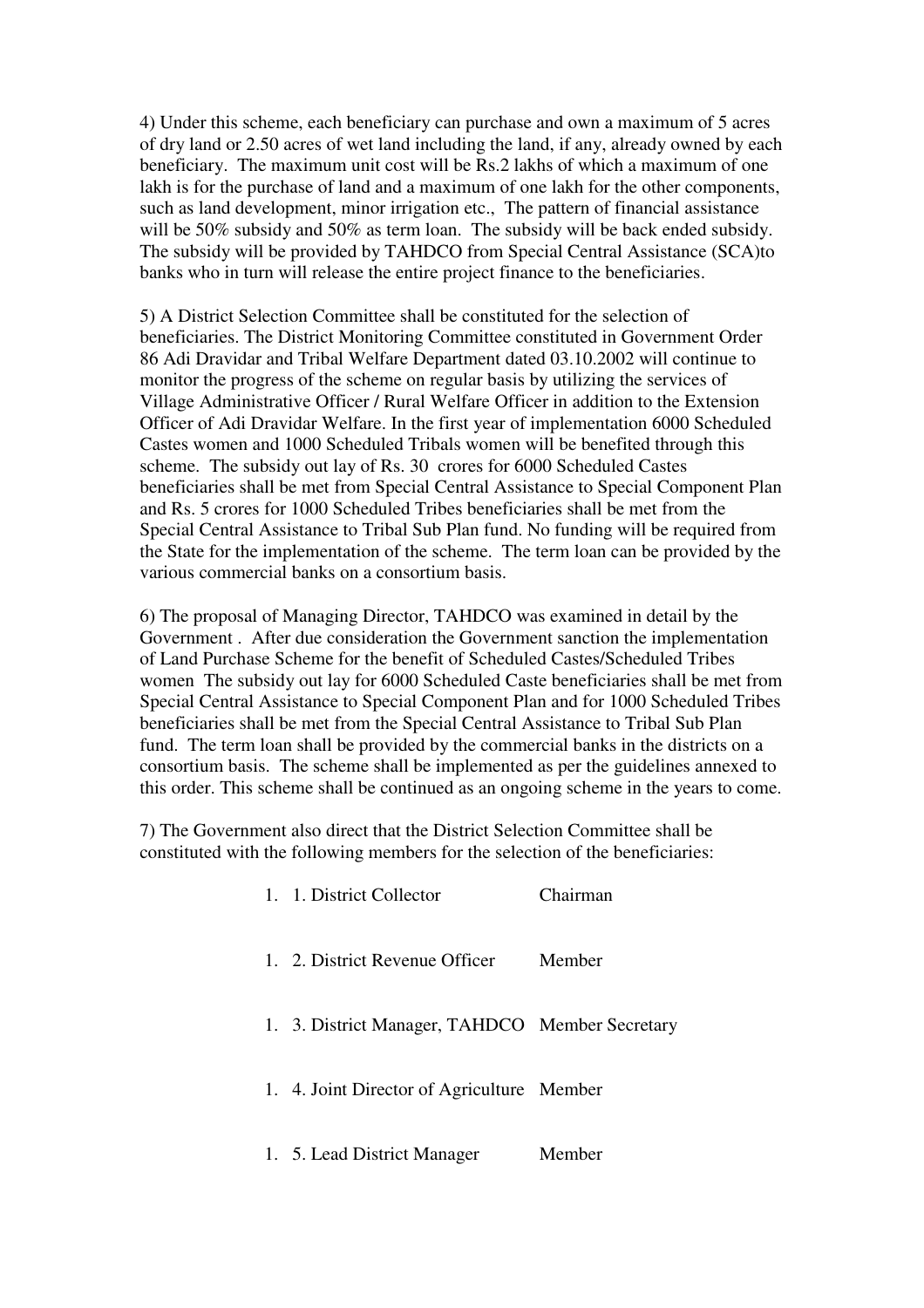| 1. 6. Joint Registrar of Co-<br>operatives            | Member  |
|-------------------------------------------------------|---------|
| 1. 7. District Co-ordinators of<br><b>Major Banks</b> | Members |
| 1. 8. Project Officer, Mahalir<br>Thittam             | Member  |

8) The District Monitoring Committee, constituted in Government Order Ms.No. 86 Adi Dravidar and Tribal Welfare Department dated 3.10.2002 for TAHDCO schemes, shall conduct the continuous monitoring of the progress of the scheme by utilizing the services of the Village Administrative Officer, Rural Welfare Officer in addition to the Extension Officer of Adi Dravidar Welfare.

9) The Government also direct that the Tamil Nadu Electricity Board shall provide electricity service connection on priority for the beneficiaries availing assistance under this scheme within 3 months from the date of application. 3000 beneficiaries shall be given priority under this scheme for the current year. From next year onwards, and on completion of service connections to Jeevandra Scheduled Castes/Scheduled Tribes beneficiaries, who have already applied and are awaiting for connection, the target coverage under Land Purchase Schemes for Scheduled Castes/Scheduled Tribes beneficiaries can be enhanced from 3000 number to 5000 number. During the next financial year, the target under the scheme will be enhanced from 3000 to 5000. For every service connection provided by Tamil Nadu Electricity Board, under the scheme, TAHDCO shall provide Rs. 10,000(Rupees ten thousand only )to the Tamil Nadu Electricity Board from the infrastructure fund under Special Central Assistance.

10) The Government direct that 75% of the Stamp duty and Registration fees shall be exempted for the beneficiaries under the scheme and 25% of the amount shall be borne by the beneficiaries, as part of the project cost. The exemption, so granted, shall be for one time, which is admissible to one generation of the beneficiaries.

11) The beneficiaries, who desire to avail assistance for Animal Husbandry and allied activities shall avail the financial assistance, as per the norms and guidelines issued by NABARD. The beneficiaries under the scheme can avail the crop loan from the Primary Agricultural Co-operative Societies and Commercial Banks. The beneficiaries will be provided with the comprehensive escort service by the Agriculture and Horticulture departments in the form of customized training, extension services and all other inputs provided under the ongoing schemes of the departments as the requirements of the beneficiaries.

12) The order issues with the concurrence of Finance Department vide its U.O 4024/FS/P/03-1 dated 12.12.2003.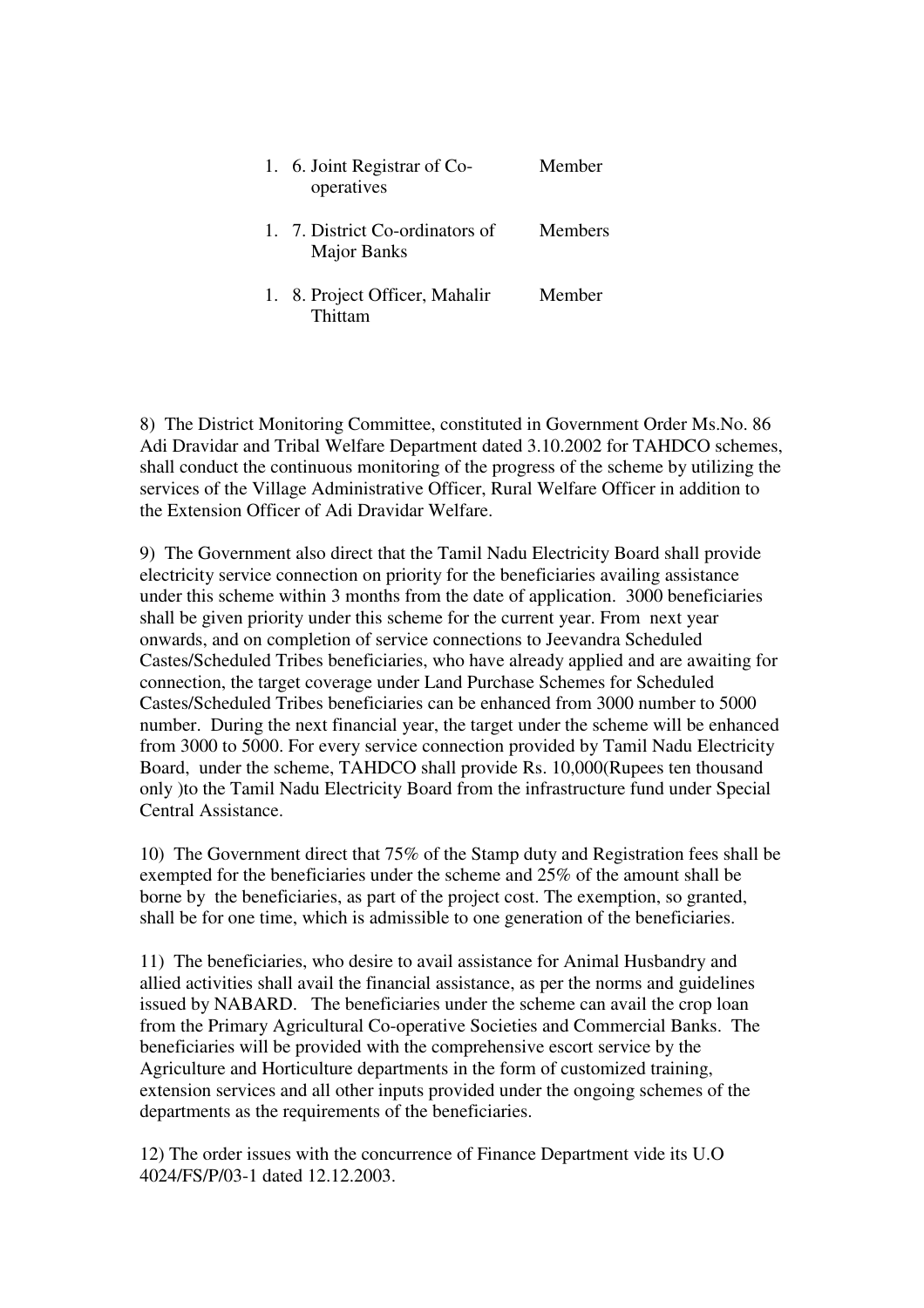#### (**By order of the Governor)**

### **P.SELVAM**

#### **Secretary to Government**

To

Managing Director,TAHDCO,Chennai 101

The Commissioner ,Adi Dravidar Welfare ,Chennai -5

The Commissioner of Tribal Welfare ,Chennai -5

All District Collectors.

The Inspector General of Registration, Chennai -4

The Accountant General, Chennai-18

The Accountant General, Chennai-35

The Accountant General, Chennai-18 (by name)

The Chairman, Tamil Nadu Electricity Board,Chennai-2

The Director, Horticulture, Chennai-5

The Commissioner of Revenue Administration, Chennai-5

The Special Commissioner Land Administration, Channai-5

Copy to

The Commercial Tax Department, Chennai-9

The Energy Department, Chennai-9

The Agriculture Department, Chennai-9

The Cooperation, Food and Consumer Protection Dept., Chennai-9

The Finance Dept., Chennai-9

The Revenue Department, Chennai-9

SF/SC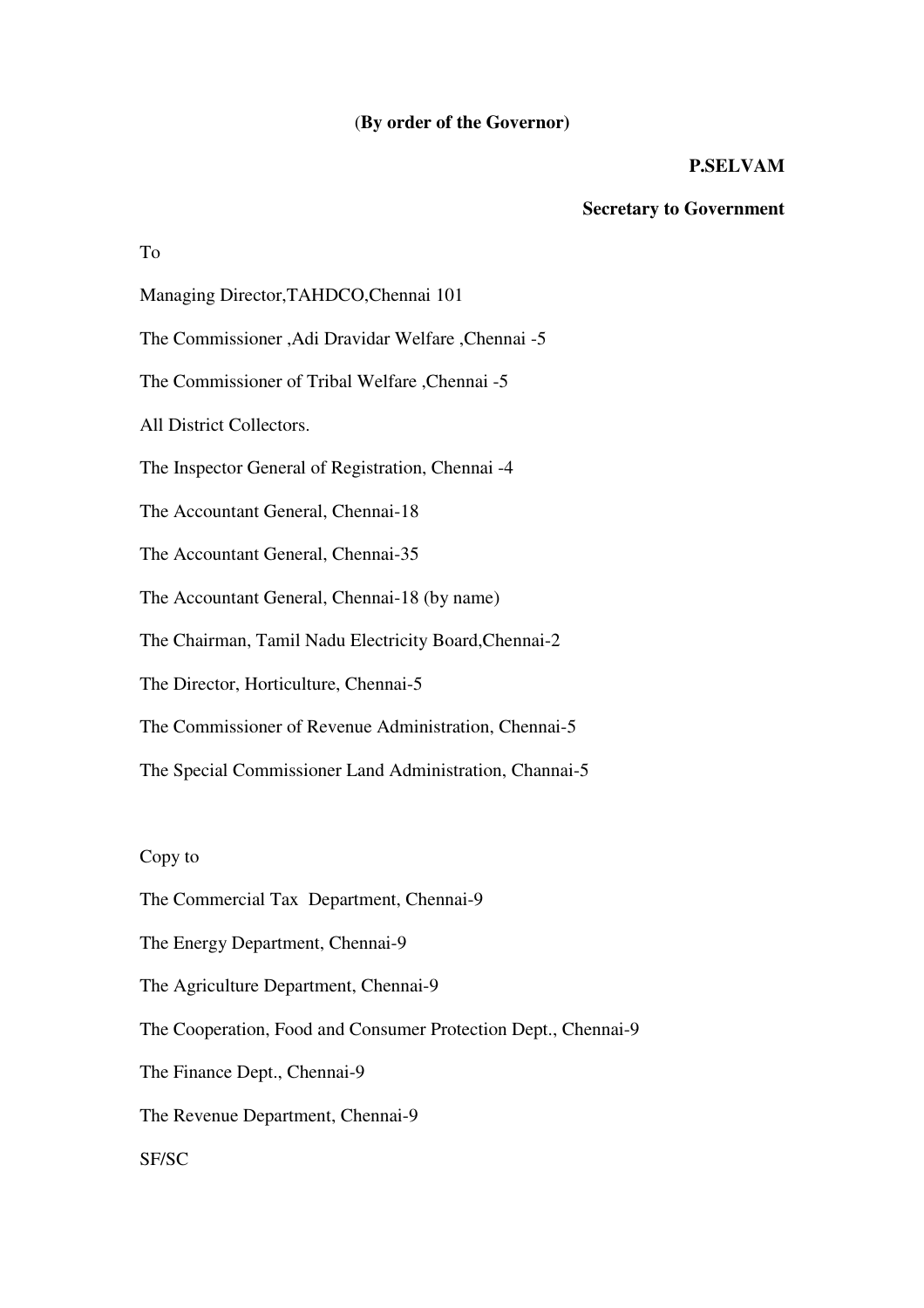# **GUIDELINE FOR THE IMPLEMENTATION OF LAND PURCHASE SCHEMES**

#### **1) Components of Land Purchase Scheme**

1.1.The main components of Land Purchase Schemes are:

- 1. i. Purchase of land
- 2. ii. Development of land
- 3. iii. Minor irrigation facilities
- 4. iv. Animal Husbandry activities
- 5. v. Electricity service connections on priority
- 6. vi. Cash credit for crop loan
- 7. vii. Comprehensive input assistance from Agriculture , Horticulture Animal Husbandry and other Departments.
- 8. viii. Partial exemption from Stamp Duty and Registration charges.

i) **Purchase of land:** Each beneficiary under this scheme can own upto 5 acres of dry land or 2.50 acres wet land including the land, if any, already owned by himself and his family members.

ii) **Development of Land:** Land development activities such as land clearance, land leveling, shaping and construction of shoulder bunds etc., can be undertaken under this component. All norms of NABARD on this subject as on date will be applicable for this subject.

iii) **Minor Irrigation:** Under this scheme financial assistance will be extended for erecting bore wells, open wells, filter points, electric motors/oil engines/submergible pump sets in well bores, shallow tub wells, dug cum bore wells, Drip irrigation, Sprinkler irrigation, pipe lines etc., While extending financial assistance, all norms and guidelines issued by NABARD on the subject as on date, will be applicable. Any other circular issued by Central and / or State Government to regulate the use of ground water shall also be applicable.

**iv) Animal Husbandry activities:** If a beneficiary, availing this scheme, wants to undertake allied activities such dairy, poultry, sheep/ goat rearing etc., he can avail of financial assistance for such activities. The norms and guidelines issued by NABARD, as on date, for Animal Husbandry activities will be applicable for such financial assistance.

v) **Electricity service connections on priority:** Tamil Nadu Electricity Board, will provide electricity service connection on priority for agricultural pumpsets to the beneficiaries availing assistance under this scheme within 3 months from the date of application. In the current year 2003-04, Tamil Nadu Electricity Board can provide electricity service connections to 3000 numbers of service connections on priority under the Land Purchase Schemes for Scheduled Castes and Scheduled Tribes. From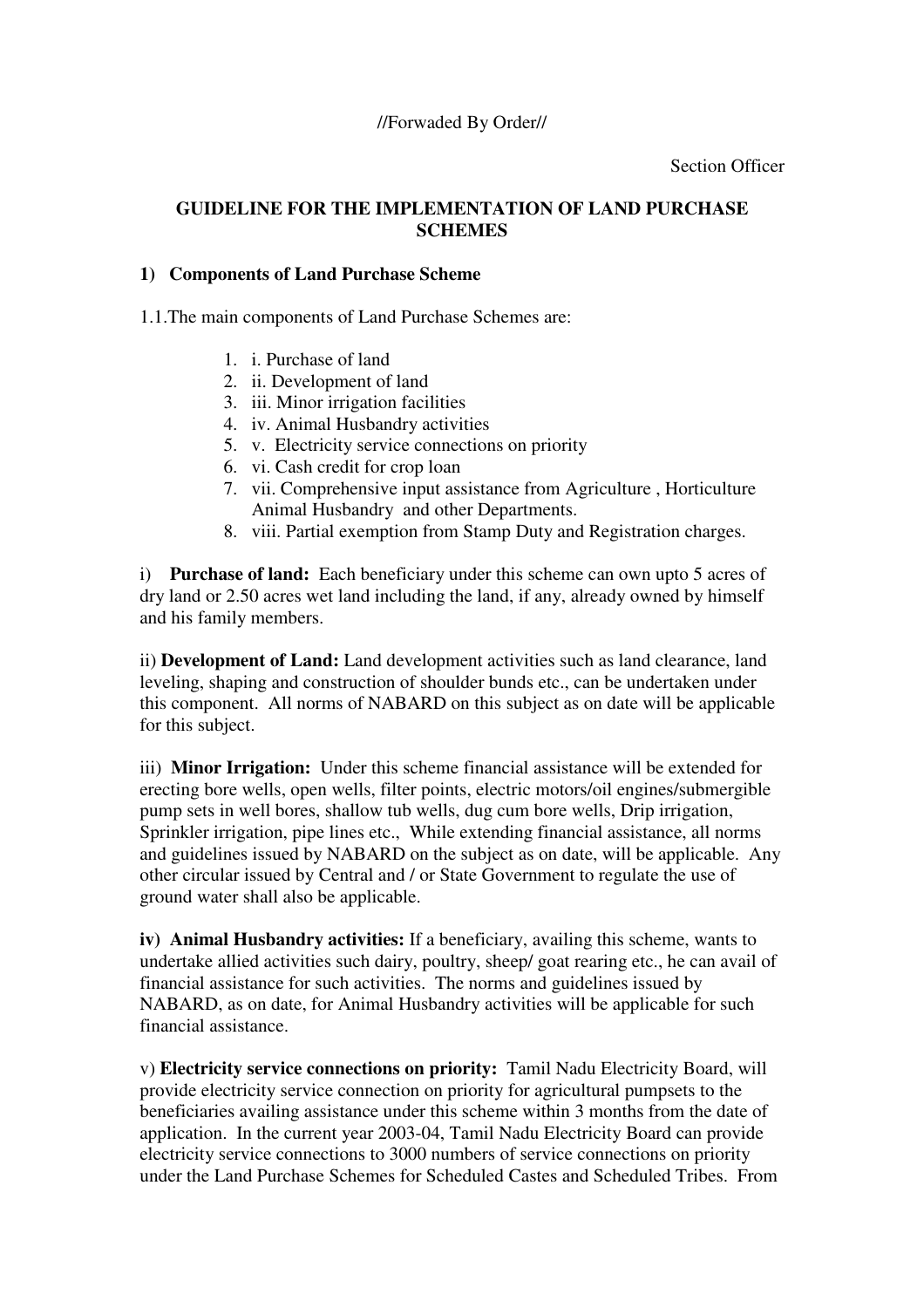the next year onwards. and on completion of service connections to Jeevandara Scheduled Castes/Scheduled Tribes beneficiaries who have already applied and are awaiting connection, the target coverage under Land Purchase Schemes Scheduled Castes/Scheduled Tribes beneficiaries can be enhanced from 3000 number to 5000 numbers. For every service connection provided by TNEB, under this scheme, TAHDCO will provide Rs. 10,000/- to TNEB, from the infrastructure fund provided under Special Central Assistance. No charges will be levied by TNEB from the beneficiaries for such priority service connection.

#### vi) **Cash credit under crop loan scheme**

Beneficiaries, under this scheme, can avail of crop loan, from the Primary Agricultural Co-operative Societies(PACs) and Commercial Banks. The scale of finance for different crops will be as determined by the State Level Committee for the particular year.

#### vii) **Comprehensive input assistance from Agriculture , Horticulture Animal Husbandry Departments**

Beneficiaries, under this scheme, will be provided comprehensive escort service by Agriculture, Horticulture, Animal Husbandry departments in the form of customized training, extension services and all other inputs provided under the ongoing schemes of the departments as per the requirements of the beneficiaries.

#### vii) **Partial exemption from Stamp Duty and Registration charges:**

Exemption to the extent of 75% of the amount chargeable under Stamp Duty and Registration fees can be provided for beneficiaries and 25% of this amount can be borne by the beneficiaries, as part of the project loan.

#### **2. Scale of Finance**

- 2.1 The scale of finance for various components are as follows:
- a) Purchase of Land Rs. 1,00,000(Maximum)

b) for (i) Land Development

- (ii) Minor Irrigation
- (iii) Animal Husbandry Allied Activities such as dairy, poultry etc., Rs. 1,00,000(maximum)

2.2 Each beneficiary is eligible to avail of finance for all the components of the scheme, as listed above or any one of the component or a combination of one or more components of the scheme.

2.3 For the purpose of valuation of the land for fixing the quantum of finance, the guideline value fixed by the Registration Department, for the particular piece of land,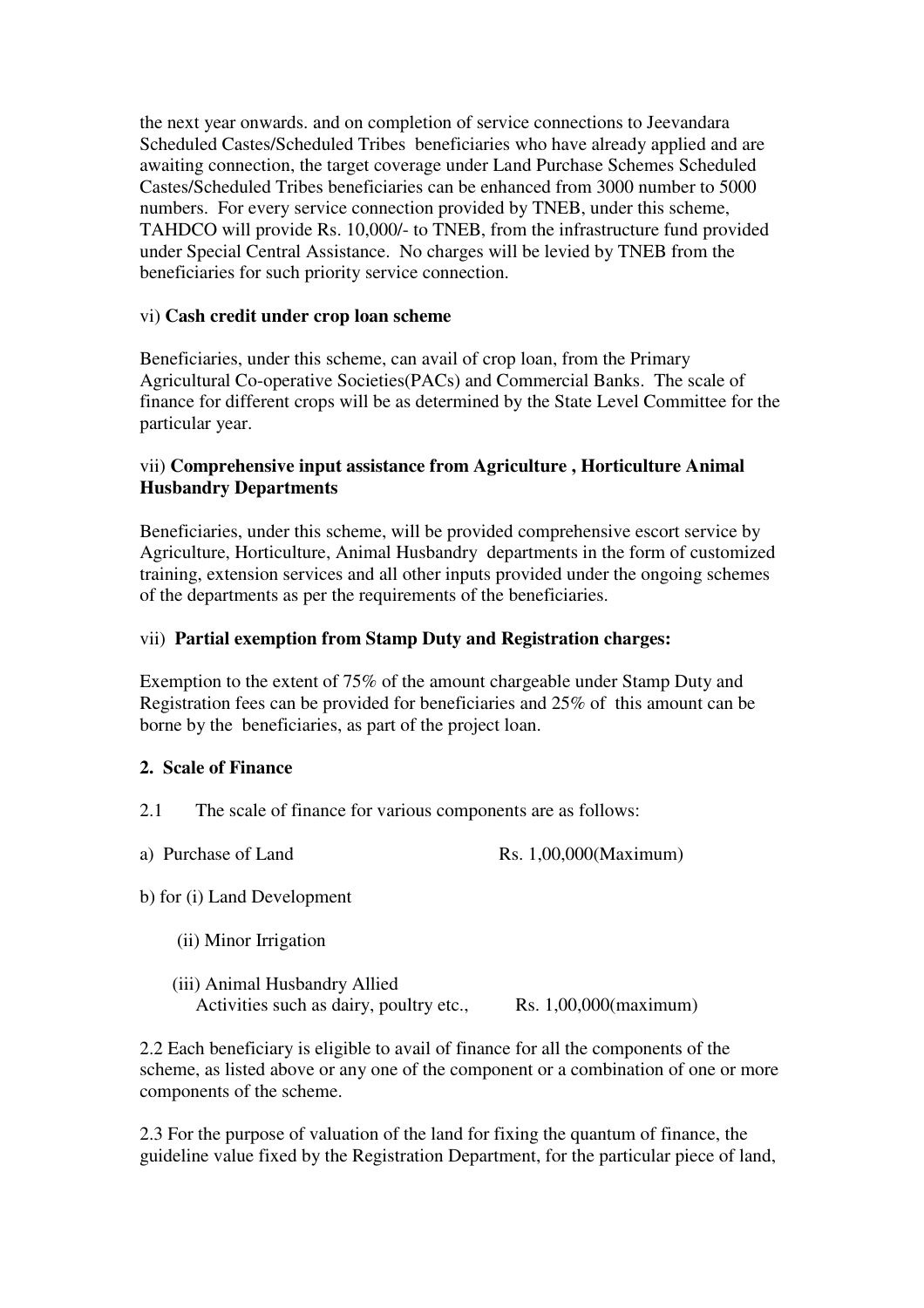or the market price, whichever is lower, will be made applicable. The maximum quantum of finance for purchase of land is Rs. 1,00,000/- only.

2.4 As regards the unit cost for land development, minor irrigation and Animal husbandry and allied activities, the unit cost norms prescribed by NABARD, for such activities will be applicable for the purpose of fixing the quantum of finance. The maximum quantum of financing, for all such activities is Rs. 1,00,000/- only.

# **3. Eligibility**

3.1 The beneficiaries should be Scheduled Castes/Scheduled Tribes women between 18-55 years of age. Land will be registered in the name of women beneficiary only.

3.2 Minors or elder women are not eligible

3.3 The beneficiaries can be landless agricultural labourers or tenant farmers or share croppers or small/ marginal farmers but priority may be given to the landless agricultural labourers. 2/3 of the annual target will be earmarked to landless Agricultural labourers/ Tillers and 1/3 will be earmarked to Marginal farmers/ small farmers.

3.4 The beneficiary should be below poverty line

3.5 Only one beneficiary per family will be eligible to avail of the scheme

3.6 Maximum coverage of beneficiaries will be from Scheduled Castes and Scheduled Tribes women members of Self Help Groups.

# **4) Selection Procedure**

4.1 The District Selection Committee shall select the beneficiaries according to the eligibility of the individual and viability of the project. The application in the proper format will be received by the District Manager, TAHDCO and forwarded to the Agricultural Officer for an 'Assessment Report' on the aspects of suitability of soil, value of standing crop, if any, potential viability of the proposed crop etc., The Assessment Report of the Agricultural Officer should determine the estimated value of costs and returns from the proposed activities and thus determine its viability. Based on the viability of the proposed activities in the application and the eligibility conditions of the beneficiaries, the selection of beneficiaries will be done by the District Selection Committee.

4.2) Wide publicity should be given throughout the state through News Papers, Radio and TV etc., At the District level wide publicity should be given in News Papers, Radio and TV etc., Intensive Participatory Rural Appraisals may be conducted at the village level, among the prospective beneficiaries. The cost of publicity and PRA exercises can be met out from Special Central Assistance fund.

4.3. District Level Selection Committee should judiciously select areas of Land which are located closest to the area where distribution transformers are already available, to the extent possible, to minimize cost of providing service connection by TNEB.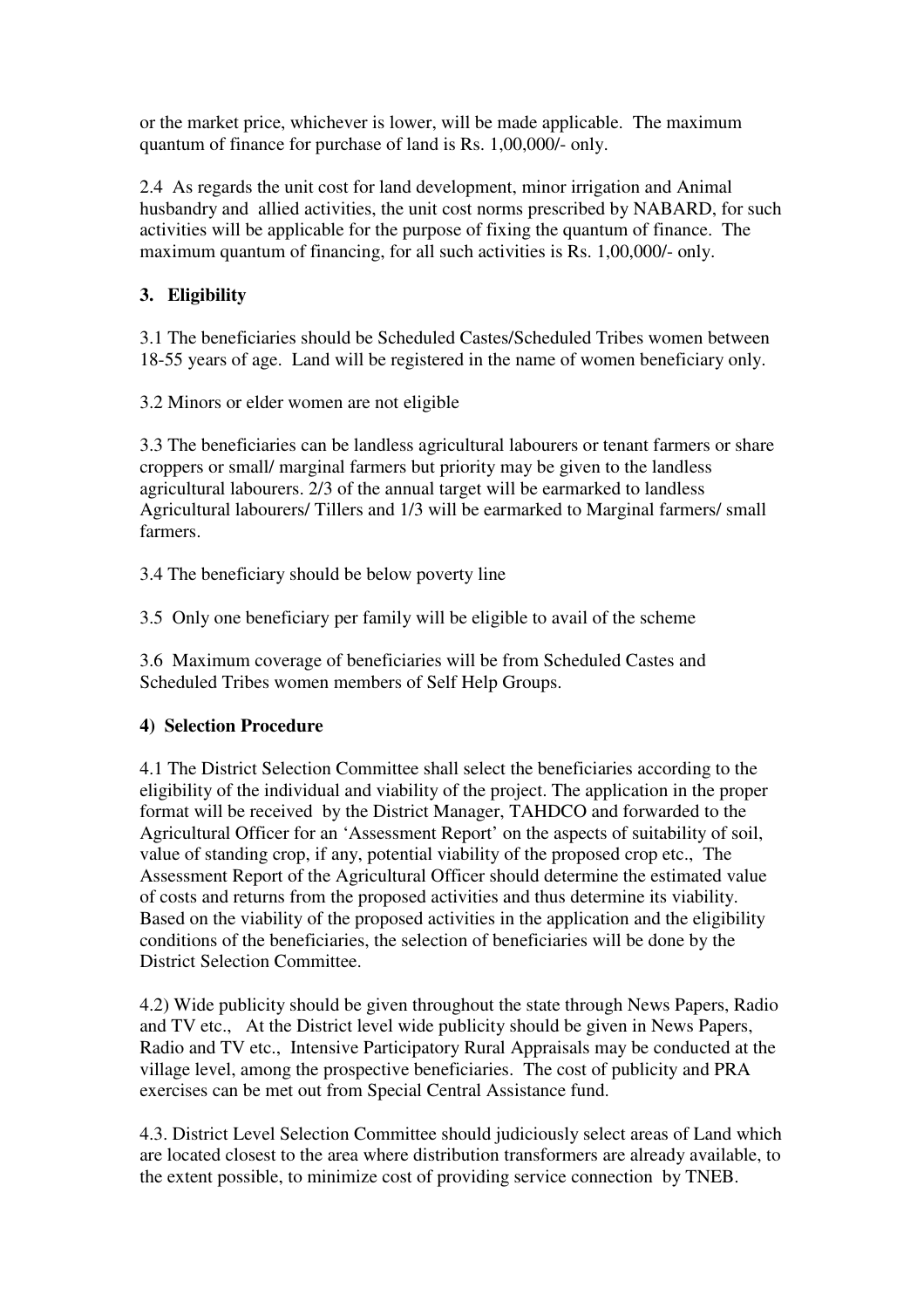# **5) Selection of land**

5.1) The land to be purchased should be selected by the beneficiaries themselves. The decision to purchase and sell land will be only of the buyer and seller of the land respectively. There will be no element of acquisition and distribution by Government under the scheme. Beneficiaries are to be encouraged to select the most fertile, productive, cultivable land.

5.2) The District level selection committee should encourage the beneficiaries to select areas of agricultural land having low price value, which can be provided minor irrigation facilities and where cultivation of commercial crops with high returns, can be encouraged.

5.3) The Agriculture and Horticulture department can provide comprehensive escort service to the beneficiaries under Land Purchase Scheme in the form of customized training, extension services and other inputs provided under the ongoing schemes of the departments, as per the requirements of the beneficiaries/ farmers.

# **6. General Guidelines**

6.1) The land Purchase, Land Development, Minor Irrigation works should be completed within 3 months after registration of land.

6.2) To improve the viability of the scheme, commercial banks may charge the most concessional rate of interest on the term loan component of the project.

6.3) The beneficiaries may be encouraged to purchase the land at one place and not in fragmented holdings to save production expensed.

6.4) The land purchased under this scheme, should not be sold within 10 years, or for the period of repayment, which ever is lower.

6.5) The beneficiaries should be assisted to go in for suitable high value crops depending upon the soil, irrigation and climatic conditions and also take up allied activities like dairy, poultry etc., by the Agriculture, Horticulture, Animal Husbandry and other Government Departments and these departments should integrate their schemes with these beneficiaries.

6.6) The maximum scale of finance of Rs. 2 lakhs does not include crop loan.

6.7) The scheme will be implemented in all Districts except Chennai

6.8) Further detailed guidelines, if necessary, in line with the above orders, may be drawn up and issued by TAHDCO for implementation of the scheme as an ongoing scheme.

**P.Selvam** 

**Secretary to Government**